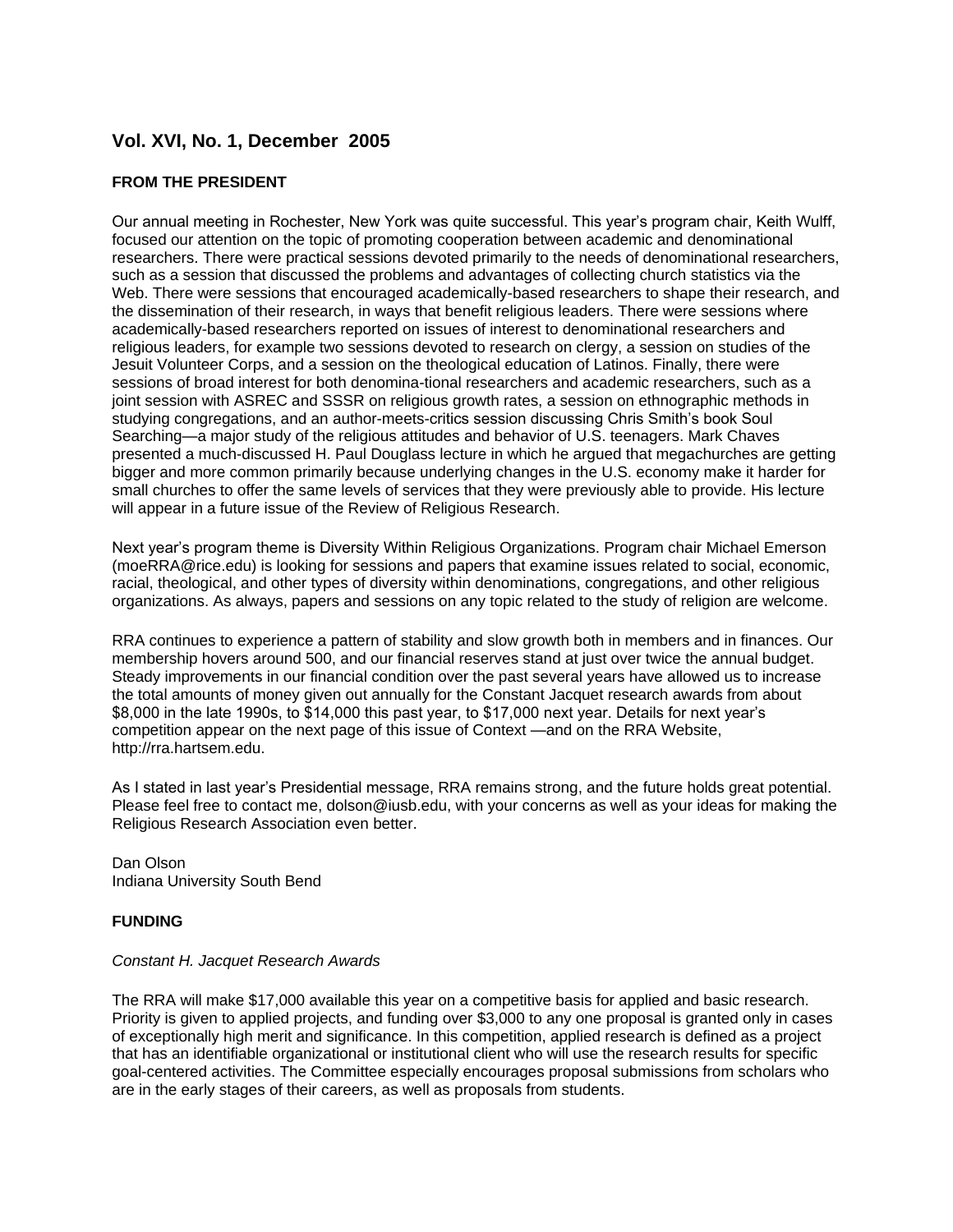Funding may be used for research expenses and release time, but not for supplemental income or capital equipment. Because funds are limited, applicants are also encouraged to seek support from alternative sources of funding. Applicants are required to be members of the RRA. Full-time students may join the Association at the time of their application. All others must hold membership in the RRA for at least one full year prior to the application deadline.

Applications must include four copies of: (a) an Awards Application Form, completed and signed; (b) a narrative summary of the proposed project, no longer than five double-spaced, typed pages; and (c) a one-page detailed budget. Materials will not be returned.

The required Application Form can be obtained from the RRA website—http://rra.hartsem. edu. The site also provides the address information for submitting your materials. Your application must be received by 1 April 2006.

Applicants will be notified of the disposition of their applications within 60 days and will be asked to submit a written acceptance of their awards within two weeks of notification. Recipients should plan to expend the grant within one year after accepting the award and should note RRA support in all reports of the research for which they received the grant. Award recipients are encouraged to submit their research reports for possible publication in the Review of Religious Research, subject to editorial review. An account of the expenditure of the grant is required, and if an article is not submitted to the RRR, a narrative of the research and its findings will be expected as well.

2005 awardees were Nanlai Cao, Brian Calfano, D. Michael Lindsay, Marge Royle, and Jenny Trinitapoli.

#### *Joseph H. Fichter Research Awards*

The Association for the Sociology of Religion will make available \$12,500 this year for promising research in either of two areas, prioritized as follows: (1) gender issues, women and religion, and feminist perspectives on religion; (2) sociology of the parish. Applicants must have been members of the ASR in 2005 and be current members at the time of application. (This is a policy change for 2006 and following.) Dissertation research is included within the purview of the award. Those who have recently earned the doctorate are especially encouraged to apply.

A proposal of not more than five double-spaced, typed pages should outline the rationale and plan of research. A detailed budget should be attached, as should a vita. Deadline: 1 March postmark.

Send four copies of the proposal to: Barbara J. Denison, POB 211, Mechanicsburg, PA 17055. Further information is available on the ASR Web site <www.sociologyofreligion.com> or by writing: bjdeni@ship.edu.

#### *SSSR Research Awards*

The Society for the Scientific Study of Religion has authorized several thousand dollars for its 2006 research awards competition. At least a one-fourth of the grants will go to persons who are graduate students or have held the doctorate for less than five years. Awards are intended to cover research expenses, travel, student assistance, and up to \$1,500 in stipend.

Applicants must have been SSSR members for at least one year at the time they submit their proposals, which are limited in length to a maximum of five double-spaced, typed pages, including abstract and budget. The budget should include a rationale for expenditures. In addition, applicants should enclose a brief curriculum vitae listing their research and publications. Grant recipients have two years to spend their awards and are expected to submit a brief report on their research.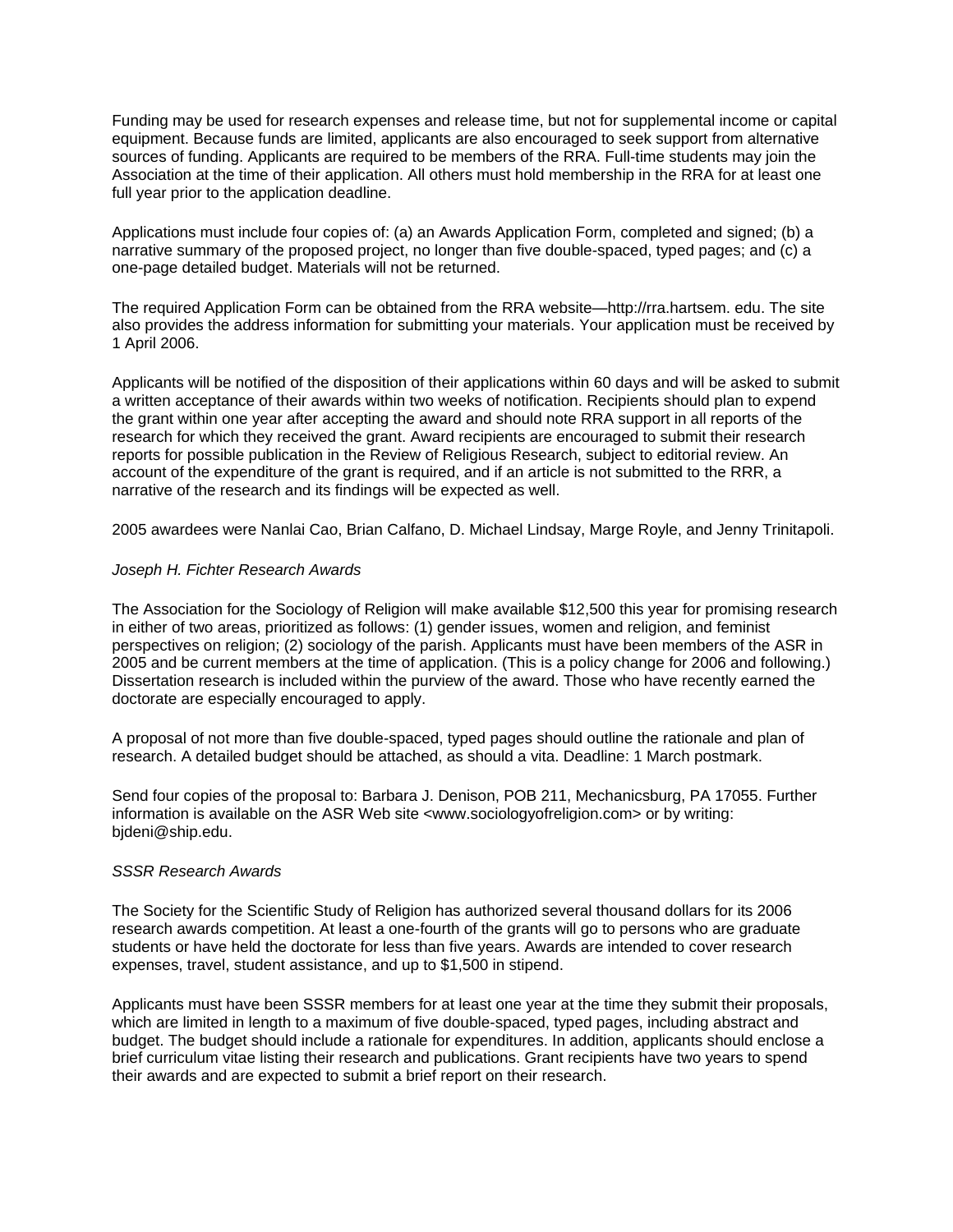Three copies of the complete application should be sent to R. Stephen Warner, Sociology M/C 312, University of Illinois Chicago, 1007 W Harrison St., Chicago, IL 60607 by 1 March 2006. For further information: rswarner@uic.edu.

## **ELECTIONS AND NOMINATIONS**

Results of the 2005 RRA general elections are: President Elect, C. Kirk Hadaway; Secretary, John P. (Jack) Marcum; Publications Chair, Joseph B. Tamney; Directors-at-Large, Anthony J. Blasi and Keith Wulff; Nominating Committee, Ida Smith-Williams and Charles Zech. The amendment to the by-laws on the ballot passed overwhelmingly.

The 2006 Nominating Committee seeks member input. This year a new nominating committee chair, two board members, and two nominating committee members will be elected. If you wish to offer a name (including your own), contact Dean Hoge at Sociology, Catholic University, Washington, DC 20064; hoge@cua.edu. The Committee will be happiest to hear from you as close after the start of 2006 as possible.

#### **MEETINGS**

A one-day conference, Encountering the Other: Religious Tolerance and Hospitality, will be held at the University of Notre Dame, 24 April 2006. Persons interested n learning more about the conference or presenting a paper should contact Sarah MacMillen (smacmill@nd.edu)or check the Website, www.nd/~jsmith37/other.html.

The Association for the Sociology of Religion will meet 10-12 August in Montréal. The theme is Intersections: History Meets the Sociology of Religion ... Again. The session proposal deadline is 15 January; papers, 15 February. ASR membership is required for program participation. Contact Program Chair Peter Kivisto at ASR2006@augustana.edu. See also the ASR Website: www.sociologyofreligion.com.

For those who really think ahead, there will be an inaugural conference for the Centre for the Study of Sport and Spirituality at York St John College, York, England in August/September 2007. Contact: sportspirituality@yorksj.ac.uk.

#### **MEMBER NEWS**

We congratulate Jim Davidson and Steve Warner on their elections to the presidencies of, respectively, ASR and SSSR. Jim is also a past-president of RRA. Each will serve a one-year term and give his presidential address in 2007.

The January 2006 (35/1) issue of Exchange, a journal for intercultural theology centered at the University of Utrecht (Netherlands) and published by Brill, is a thematic issue devoted entirely to the topic Conversion and the Religious Market. The articles often give special attention to Pentecostalism and are written by Erik Sengers, Anton Houtepen, Henri Gooren, Bernice and David Martin, Allan Anderson, Cecília Mariz, and Vitória Peres de Oliveira. Copies to Western hemisphere addresses may be ordered via email to cs@brillusa.com.

Three of our colleagues have been recognized recently by awards from the Louisville Institute. They are Joseph Reiff in the Religious Institutions program, Nancy Eiesland and Kevin Dougherty in the Summer Stipends program.

Fenggang Yang and Joe Tamney have recently published the edited collection State, Market, and Religions in Chinese Societies in the ASR's "Religion and the Social Order" series, now published by Brill.